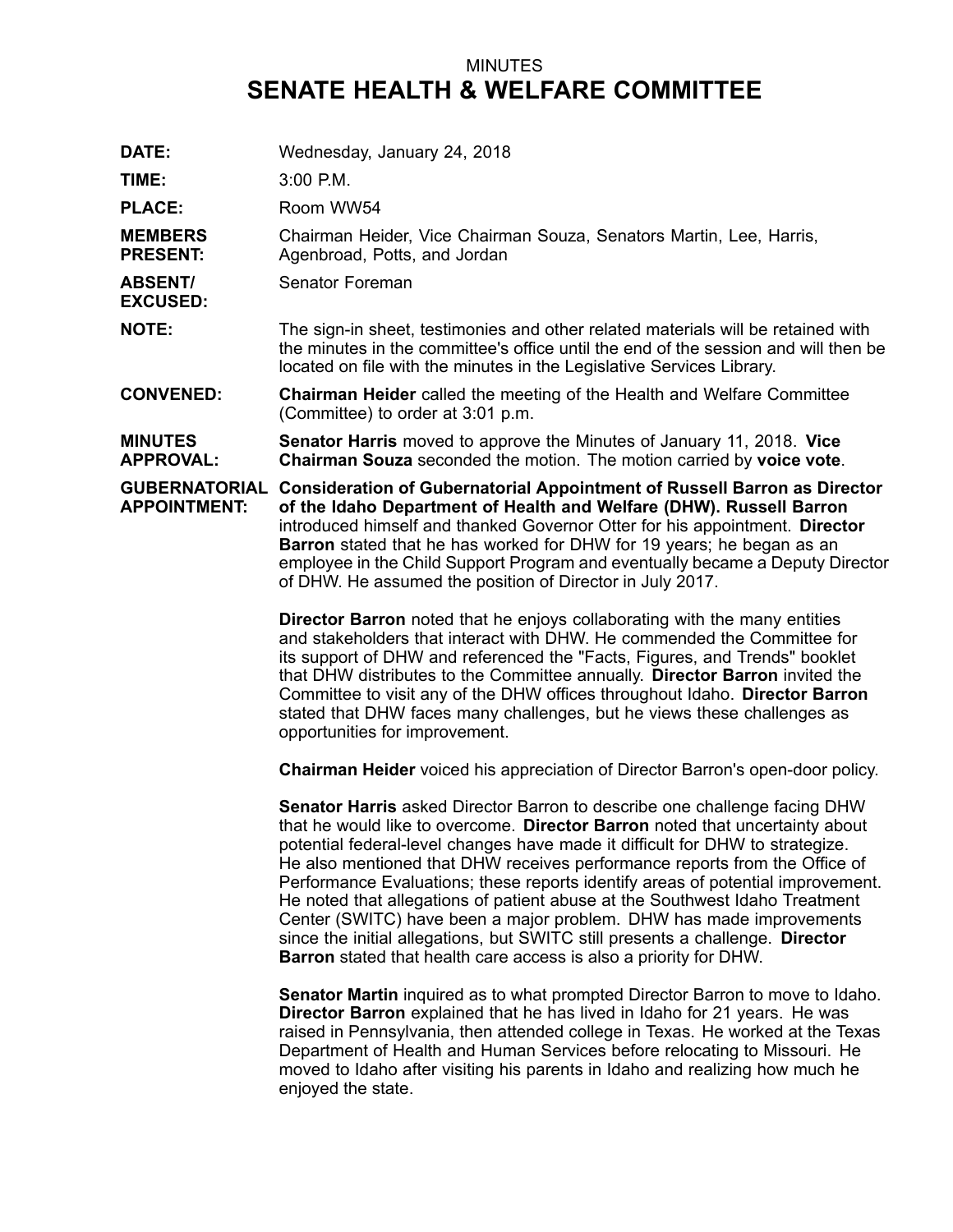**Vice Chairman Souza** asked Director Barron to describe his aspirations for DHW. She asked if he hoped to maintain DHW's current direction. **Director Barron** stated that he hopes to make DHW more efficient and create <sup>a</sup> healthy culture at DHW. He explained that some individuals criticize DHW for its lack of transparency. **Director Barron** emphasized that he would like DHW to be as transparent as possible. However, he acknowledged that some information at DHW is confidential.

**Senator Potts** thanked Director Barron for his efforts. **Senator Potts** noted that welfare is often seen as an endpoint, not <sup>a</sup> stepping stone. He asked how Director Barron would work to change this perception. **Director Barron** explained that DHW has worked on this issue for many years. He emphasized the importance of disseminating accurate information about welfare. **Director Barron** noted that the average length of time an individual receives welfare does not support the perception of welfare as an endpoint. Data does show that individuals do not stay on welfare as long as they did in the past. **Director Barron** shared his experience teaching high school students about the reality of living on welfare. He taught the students that welfare is <sup>a</sup> safety net, but it is not <sup>a</sup> preferable lifestyle.

- **MOTION:** There being no more questions, **Senator Martin** moved to send the Gubernatorial appointment of Russell Barron as Director of the Idaho Department of Health and Welfare to the floor with the recommendation that he be confirmed by the Senate. **Senator Agenbroad** seconded the motion. The motion carred by **voice vote.** Chairman Heider will carry the appointment on the floor of the Senate.
- **PASSED THE GAVEL: Chairman Heider** passed the gavel to Vice Chairman Souza.
- **DOCKET NO. 15-0103-1701 Rules Governing the Ombudsman for the Elderly Program**. **Cathy Hart** introduced herself as the Idaho State Long-Term Care Ombudsman for the Idaho Commission on Aging. She explained that this docket will bring Idaho into compliance with federal ombudsman regulations.

The Long-Term Care Ombudsman Program advocates for residents of nursing homes and assisted living homes to ensure that residents receive quality care. The Idaho State Long-Term Care Ombudsman manages six local ombudsmen programs and serves residents of 80 nursing homes and 276 assisted living facilities. The Ombudsman Program: 1.) addresses <sup>a</sup> variety of complaints made by or on behalf of residents living in facilities; 2.) provides information about how to find <sup>a</sup> facility that offers quality care; 3.) advocates for improvements in the long-term care system; and 4.) educates consumers and long-term care providers about resident rights and quality care practices.

**Ms. Hart** explained that this docket updates terminology and incorporates an additional reference to the federal Older Americans Act. This docket clarifies ombudsman access to: 1.) resident representative contact information, 2.) any long-term care facility at any time in order to conduct investigations; and 3.) any records, policies, or documents that are available to residents and the general public. Changes were also made to clarify that the Ombudsman Program is an independent entity. These changes were meant to ensure that the program is easily accessible and can independently represent resident interests.

**Ms. Hart** stated that this docket also establishes the Ombudsman Program as <sup>a</sup> health oversight agency under the Health Insurance Portability and Accountability (HIPAA) law. New language clarifies that HIPAA does not preclude release of resident health information. This docket also clarifies that resident or complainant information shall be disclosed only with proper consent, or in response to <sup>a</sup> court order.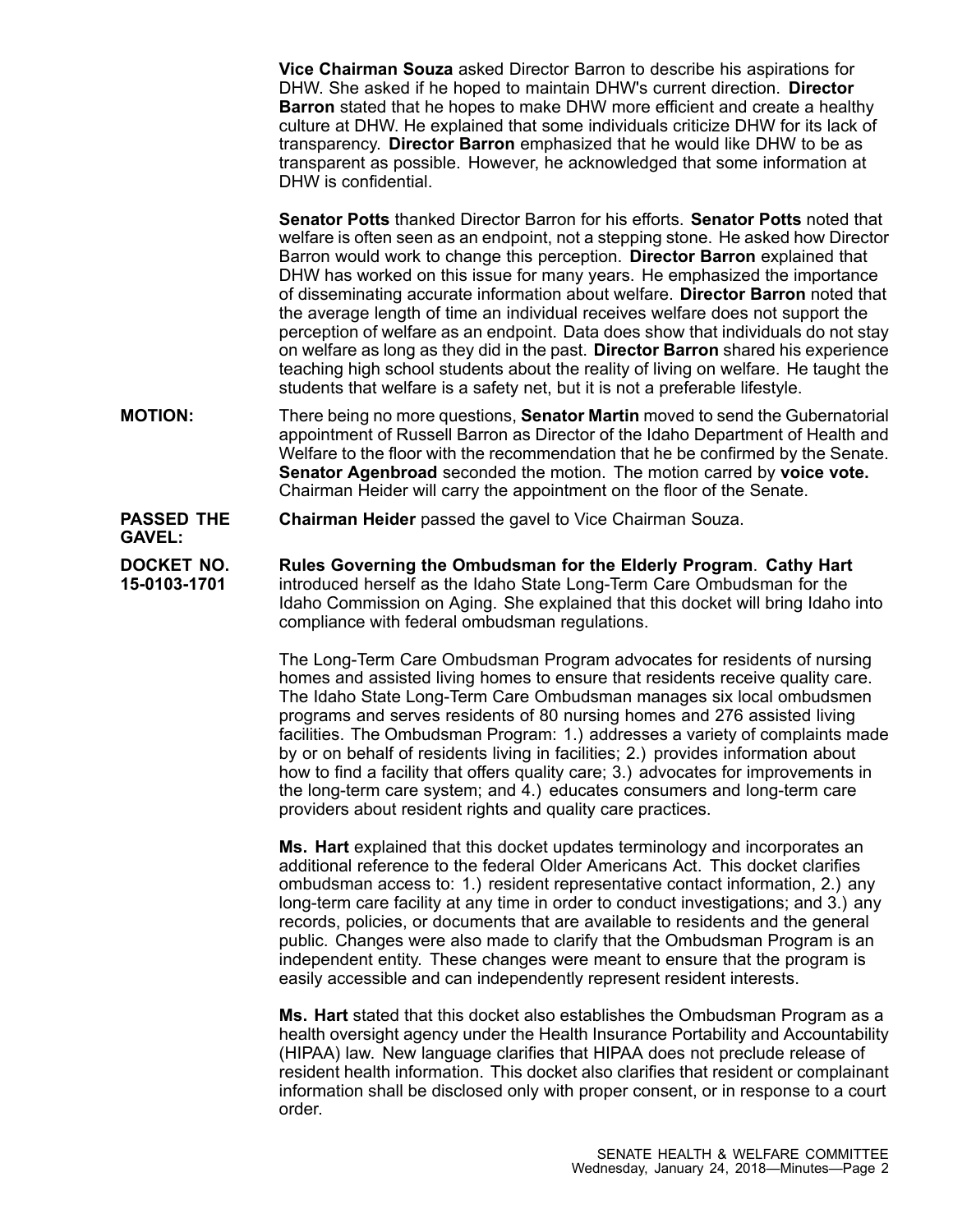**Ms. Hart** noted that negotiated rulemaking was not conducted, as the changes are meant only to align the rules with federal regulations. The Idaho Commission on Aging received no comments about this docket. There is no anticipated fiscal impact.

**Senator Potts** noted that the term "representative" appeared throughout the rule, but no definition was provided. He asked Ms. Hart to define "representative." **Ms. Hart** explained that "representative" refers to guardians, individuals with power of attorney, and others with the legal authority to represent <sup>a</sup> resident.

**Senator Lee** asked Ms. Hart if all changes to the rule reflect federal regulations. **Ms. Hart** responded in the affirmative. She noted that the Ombudsman Program works closely with the federal government and other states. **Ms. Hart** stated that the states have some flexibility within the federal framework.

**Senator Lee** asked if any of the changes were made based upon state discretion, or if all changes were made in order to comply with federal rules. **Ms. Hart** noted that every state system is different; therefore, states have flexibility within federal guidelines.

**Senator Jordan** inquired how many complaints the Ombudsman Program receives each year. She also asked if Ms. Hart has noticed any trends in the number of complaints received. **Ms. Hart** stated that the Ombudsman Program received 1,074 complaints in 2017. She noted that the Ombudsman Program consults with individuals and instructs them on how to choose <sup>a</sup> facility. The program held 1,944 such consultations in 2017. **Ms. Hart** stated that the Ombudsman Program collaborates with other agencies, but is currently experiencing conflict with behavioral units; as such, there has been an increase in complaints related to behavioral units.

- **MOTION:** There being no further questions or testimony, **Senator Lee** moved to approve **Docket No. 15-0103-1701**. **Senator Jordan** seconded the motion. The motion carried by **voice vote.**
- **PASSED THE** Vice Chairman Souza passed the gavel back to Chairman Heider.

**GAVEL:**

**PRESENTATION: US Ecology, Inc. (US Ecology) Idaho Legislative Update**. **Roy Eiguren** introduced himself as <sup>a</sup> partner at the Eiguren and Ellis Public Policy Firm. He noted that any changes to the Hazardous Waste Management Act and related rules must come before the Committee; therefore, the Committee was the appropriate legislative body to hear this presentation. He mentioned that US Ecology is regulated by the Idaho Department of Environmental Quality (DEQ). **Mr. Eiguren** then introduced Jeff Feeler, the Chief Executive Officer and Chairman of US Ecology.

> **Mr. Feeler** stated that US Ecology provides environmental services to industrial, commercial, and governmental customers. US Ecology has operated for over 60 years and now has over 1,400 employees in North America. It is <sup>a</sup> publicly-held company headquartered in Idaho. **Mr. Feeler** explained that environmental service is <sup>a</sup> \$25 billion industry. The environmental services industry has two segments: environmental service/hazardous waste management and field/industrial services. The industry deals with the all aspects of the waste generation life cycle, including collection, transportation, and disposal.

> **Mr. Feeler** stated that US Ecology has transformed dramatically in the last decade. It has acquired new companies, expanded services, diversified business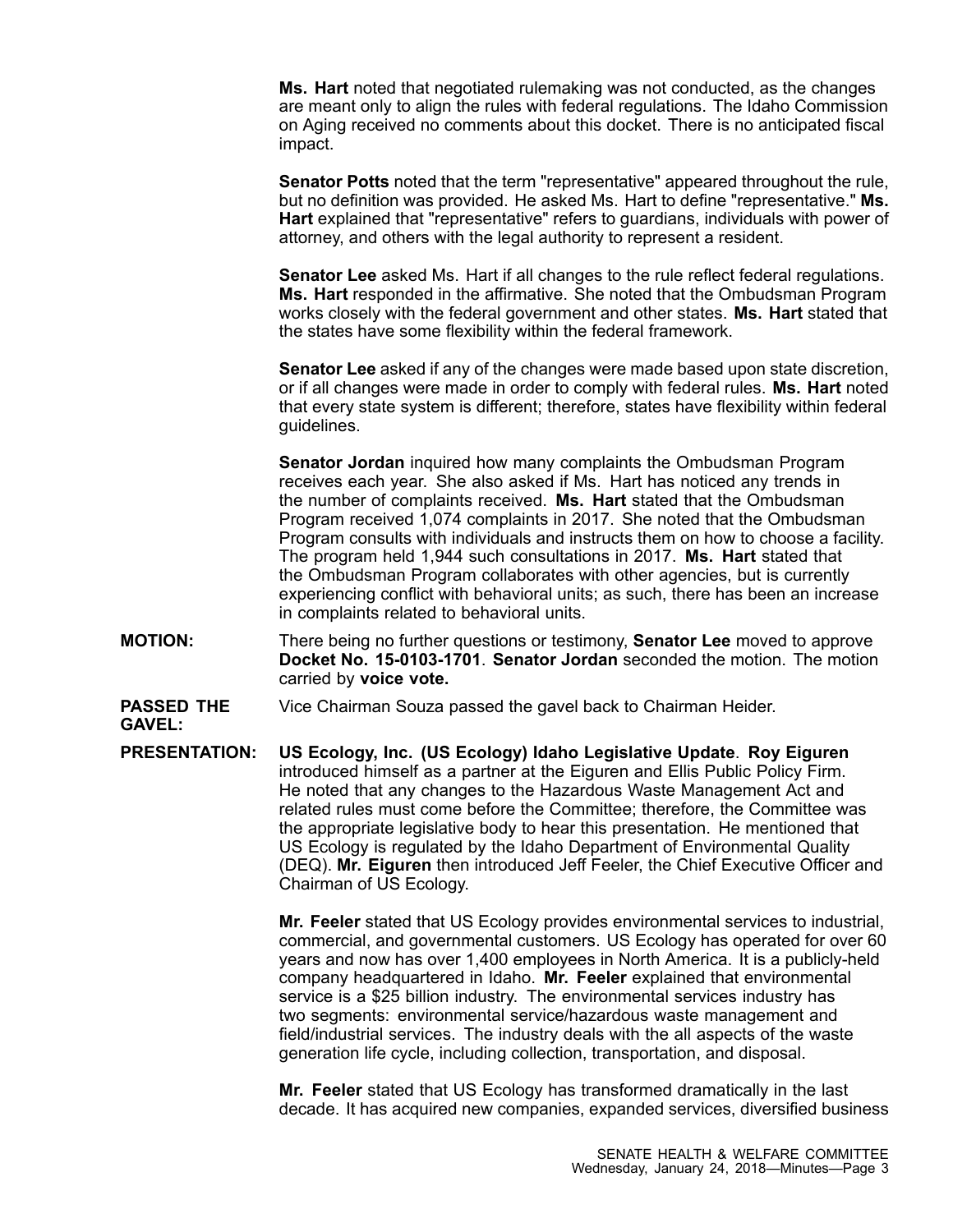models, and executed <sup>a</sup> new strategic plan. **Mr. Feeler** stated that these changes doubled US Ecology's revenue. US Ecology headquarters is located in downtown Boise and employs 90 Idahoans. US Ecology also employs 60 individuals at its site in Grand View, Idaho. **Mr. Feeler** estimated that US Ecology contributes over \$25 million to the Idaho economy annually.

**Mr. Feeler** noted that US Ecology operates five out of 20 hazardous waste facilities/landfills in North America. US Ecology manages treatment facilities at each landfill, as well as ten stand-alone treatment facilities. This treatment network allows US Ecology to treat large amounts of hazardous waste, even in areas that lack <sup>a</sup> landfill. **Mr. Feeler** remarked that US Ecology also provides recycling services. They reclaim metals, solvents, and other commodities from waste products. **Mr. Feeler** described the various processes used to reclaim materials, including thermal desorption, solvent distillation, and selective precipitation. US Ecology also offers field services, which involve ensuring that waste is profiled, collected, transported, and packaged correctly. **Mr. Feeler** noted that US Ecology offers these services to the retail industry, universities, and hospitals.

**Mr. Feeler** described US Ecology's revenue trends; revenue has doubled since 2012, but declined 5 percent in 2016. US Ecology expects to rebound from that decrease and continue to grow as the industrial economy grows.

**Jason Evens** introduced himself as the Vice President and General Manager of US Ecology's Idaho Operations. **Mr. Evens** explained that US Ecology operates <sup>a</sup> hazardous waste facility in Grand View and <sup>a</sup> rail transfer facility Mayfield, Idaho. **Mr. Evens** stated that the Grand View and Mayfield facilities generate significant amounts of revenue for Idaho, contributing between \$1.3 million and \$2 million per year in tipping fees. In 2012, US Ecology began constructing <sup>a</sup> new landfill and spent nearly \$8 million in Idaho. On average, the company spends \$1 million in Idaho per year. **Mr. Evens** estimated that 2019 will be <sup>a</sup> year of high capitol expenditure.

**Mr. Evens** noted that the Grand View and Mayfield facilities have no outstanding compliance concerns. They have maintained Voluntary Protection Programs (VPP) Star status since 2006. **Mr. Evens** asserted that US Ecology is transparent and cooperative with regulators. US Ecology safely disposed of more than nine million tons of hazardous waste at the Grand View facility. The hazardous waste comes from companies such as General Electric, Westinghouse, and Honeywell. **Mr. Evens** described the design of the Grand View landfill, which utilizes triple-lined landfill cells. Technicians from US Ecology and regulators from other entities such as DEQ monitor the landfill site. **Mr. Evens** explained that many of the Grand View and Mayfield facility employees are from the Treasure Valley. US Ecology tries to hire Idahoans at the facilities, as opposed to individuals from out-of-state.

**Mr. Evens** commented that Grand View's geology is ideal for <sup>a</sup> landfill facility. There are nearly 3,000 feet of clay, shale, and basalt between the landfill surface and <sup>a</sup> confirmed aquifer. US Ecology collects samples from over 50 monitoring wells at the facility to ensure environmental safety. The results of sample testing are shared with the appropriate agencies.

The Grand View facility has <sup>a</sup> full Resource Conservation and Recovery Act (RCRA) treatment permit. The facility has the ability to encapsulate and treat hazardous metals, organics, acids, cyanides, and other materials. **Mr. Evens** also noted the importance of the Mayfield rail facility, which allows for the